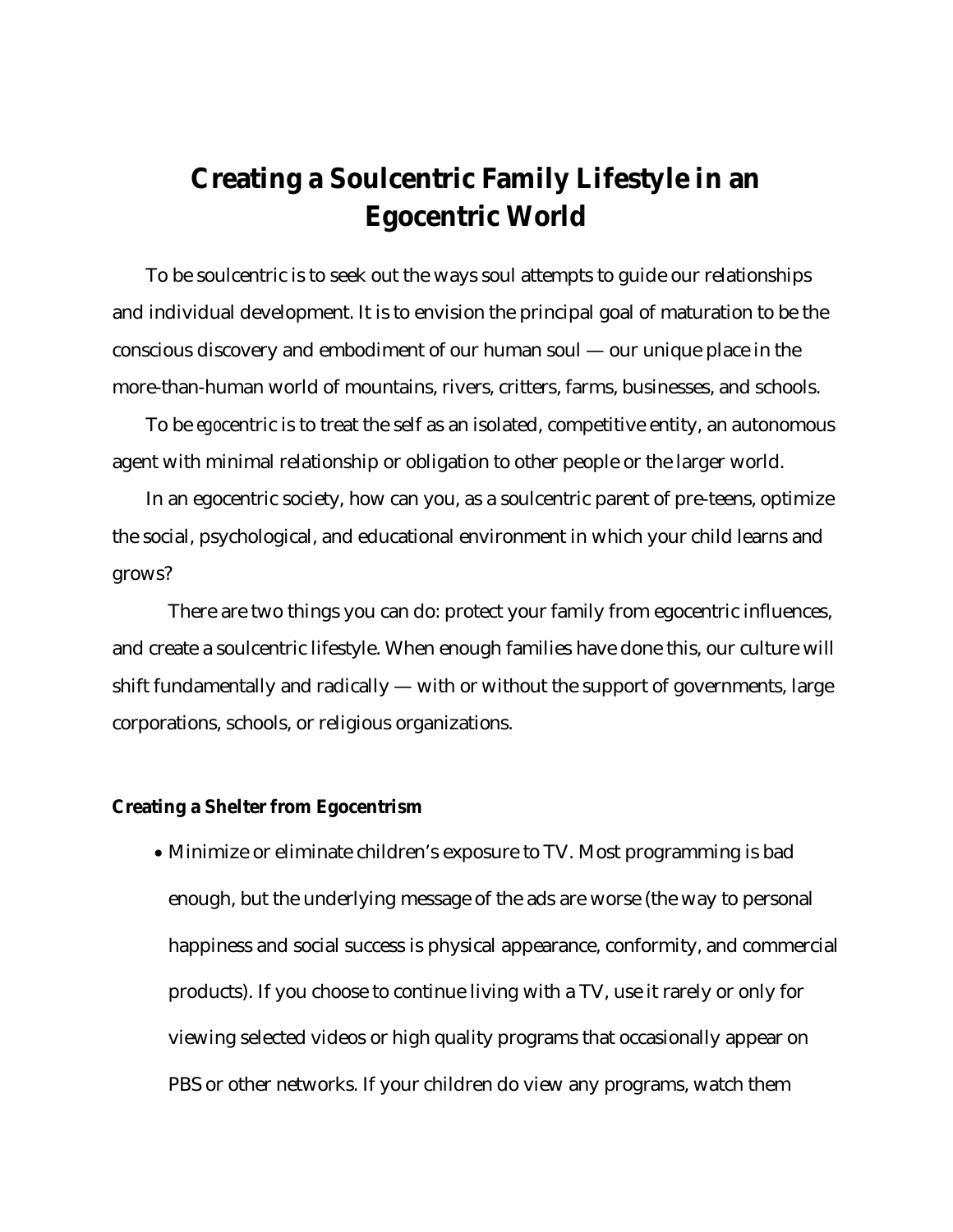*together*. Be aware of your desired outcome in watching the show and create a dialogue with your children around that theme.

- Limit video games and movies watched at home, too, for the reasons listed above, and because your children need to have plenty of time to exercise their own imaginations with other children, you, nature, books, and the arts.
- Be selective about which movies children see, video games they play, and music they hear at home and, to the extent possible, elsewhere, and make it a habit to talk to them about the values implied in particular films, games, and songs.
- Have a few nights a week when computers are off-limits and activities are encouraged that creatively rely on imagination, emotion, the senses, and independent critical thinking.
- Be discriminating about the books your children read and the stories you read or tell them. What sort of values and lessons are embedded? As Mary Pipher notes, "Most of the stories children hear are mass-produced to induce them to want good things instead of good lives."**1**
- Limit the amount of time your kids spend in organized, high-pressure, winningobsessed sports (so they don't become preoccupied with aggressive competition and performance, and so they have time for all the other dimensions of growing).
- When contemplating the purchase of the latest technological wonder, ask first not about its affordability but about its effect on family life and sound childhood development.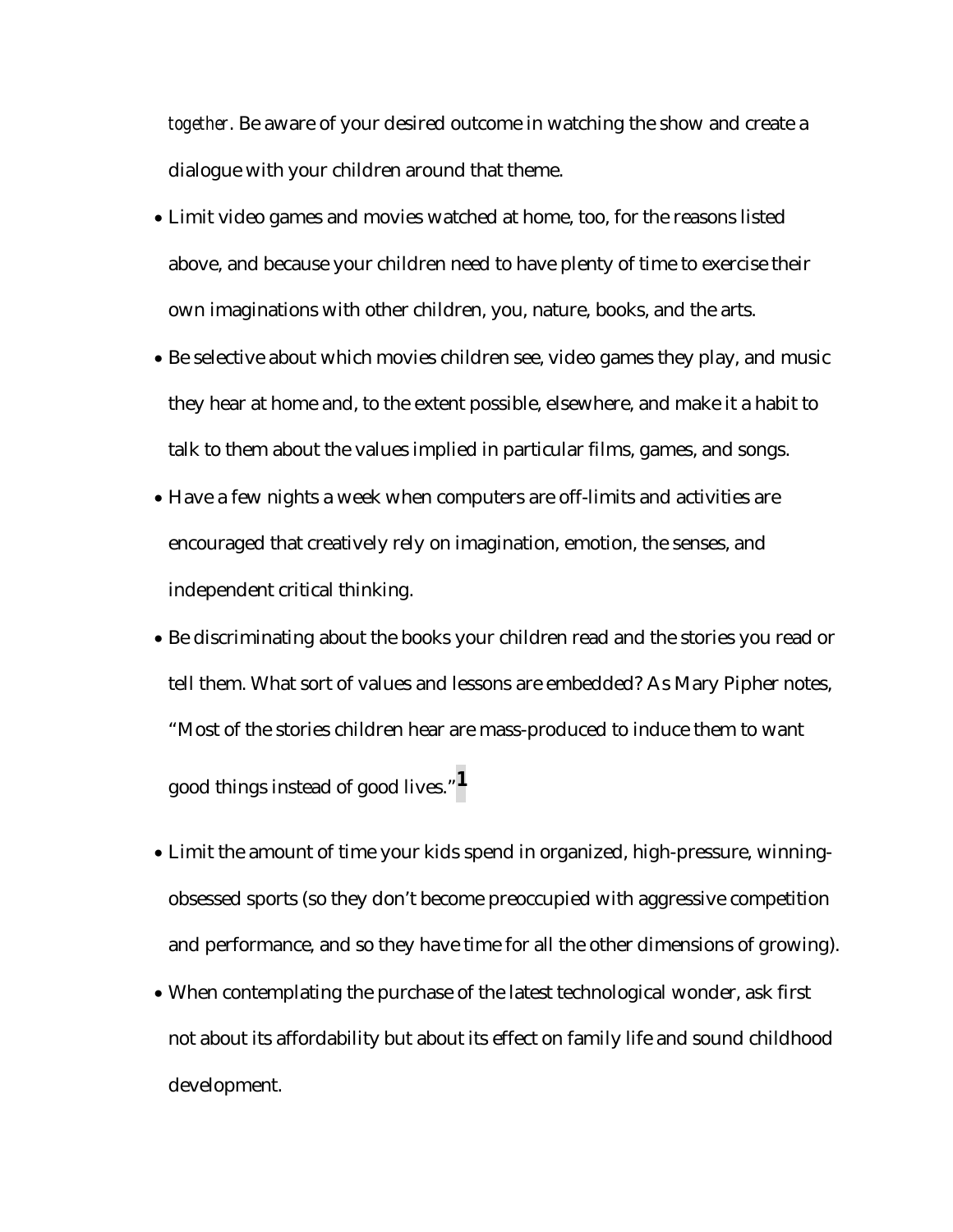Avoid gifting your children with commercial toys and products. As much as possible, allow their rewards to be experiences naturally engendered by interacting imaginatively with the world — with other children, with you, with nature, and the arts. When you do give them "things," let those be items that richly engage their imagination, senses, thinking, and feelings.

## **Creating a Soulcentric and Ecocentric Family Lifestyle**

- Give your children lots of exploration time in wild places; helping them to cultivate their relationships with their bodies, imaginations, and emotions; and tell them stories rich with virtues, values, ecocentric moral lessons, and imaginative possibilities.
- Cultivate in your children an awareness of and appreciation of all emotions yours and theirs. Each emotion, when felt, respected, expressed, and explored holds a treasure, a gift, for the whole family.
- Hold regular family meetings to discuss important family issues meetings in which authentic dialogue can take place. Learn and use a council format for these meetings.
- Spend time in nature with your children: Learn the different leaves, needles, seeds, fruit, and barks of trees; identify types and parts of flowers; draw or paint flowers, trees, animals, lakes, streams, forests, mountains; or make up songs and dances that celebrate natural things. You can also watch birds and mammals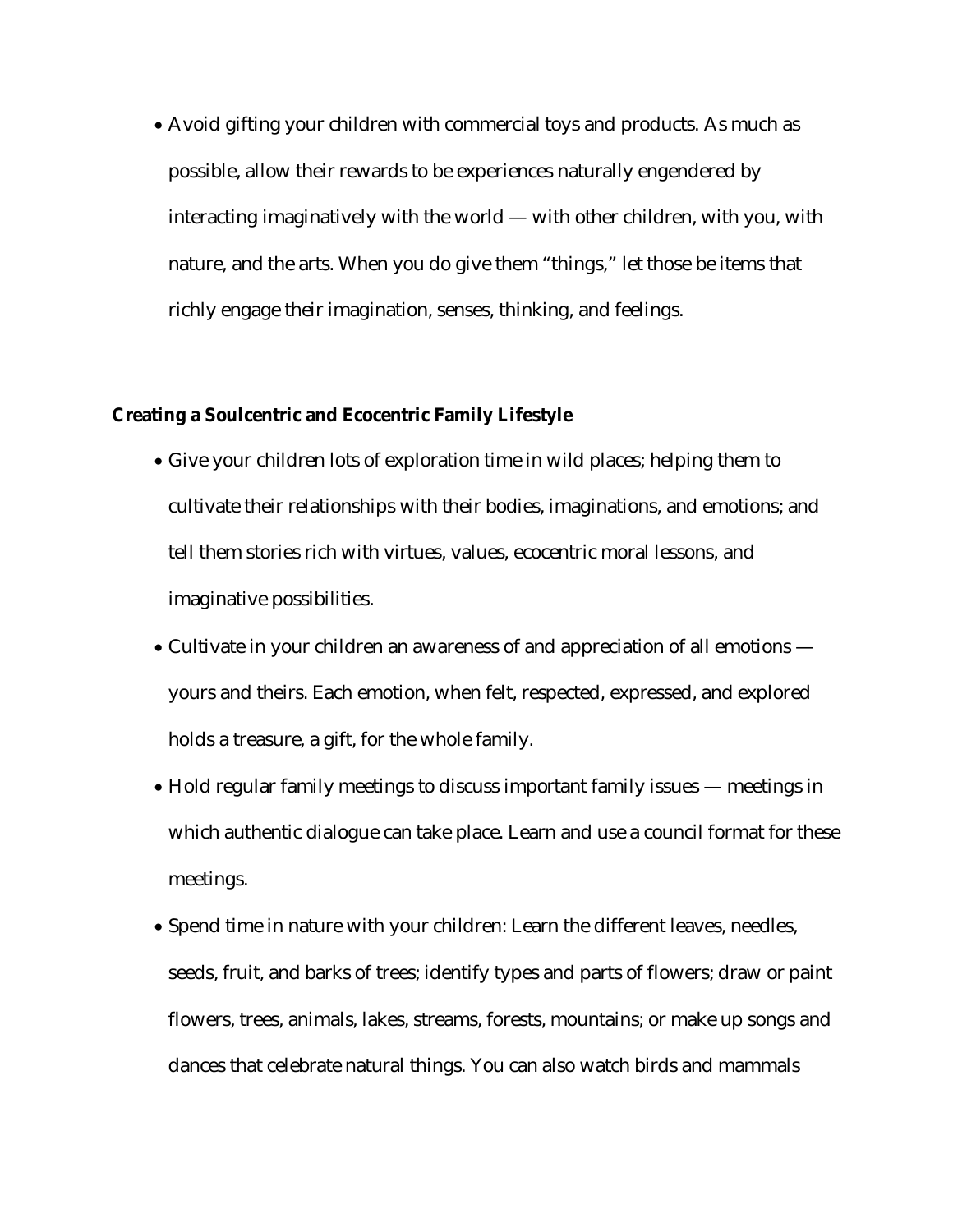(with and without binoculars); visit uncrowded beaches, forests, canyons, deserts; play hide and seek in those places; camp; or fish. Or you might collect feathers, bones, or stones where this is environmentally tenable; gather plants or fruit; or plant and tend a garden.

Nothing substitutes for frequent unmediated contact between children and wildlife in natural habitats, contact that is spontaneous, intimate, and visceral. The emphasis should not be on the rarely seen, aloof animals, but rather on the often smaller, more common wild beings — a flock of ducks, a swarm of termites, an army of leaf-cutting ants, a community of ground squirrels. This way, the child experiences the magic in nature everywhere, not merely in the exotic and rare. Also beware of traditional zoos that cage and traumatize animals, treating them as mere spectacles for human entertainment.

- Invaluable are nature stories told by elders with a lifetime of intimate relationships with the local plants and animals.
- If you have limited access to untamed nature, the next best thing might be "naturalized playgrounds" at schools, which use the landscape — its vegetation and materials — as the play setting, and are designed to be as wild as possible and to stimulate children's natural curiosity, imagination, and wonder. Basic elements include water; indigenous vegetation; small animals; ponds and their aquatic life; butterflies and bugs; sand; natural places that children can sit in, on, under, lean against, and climb, and that provide shelter and shade; places that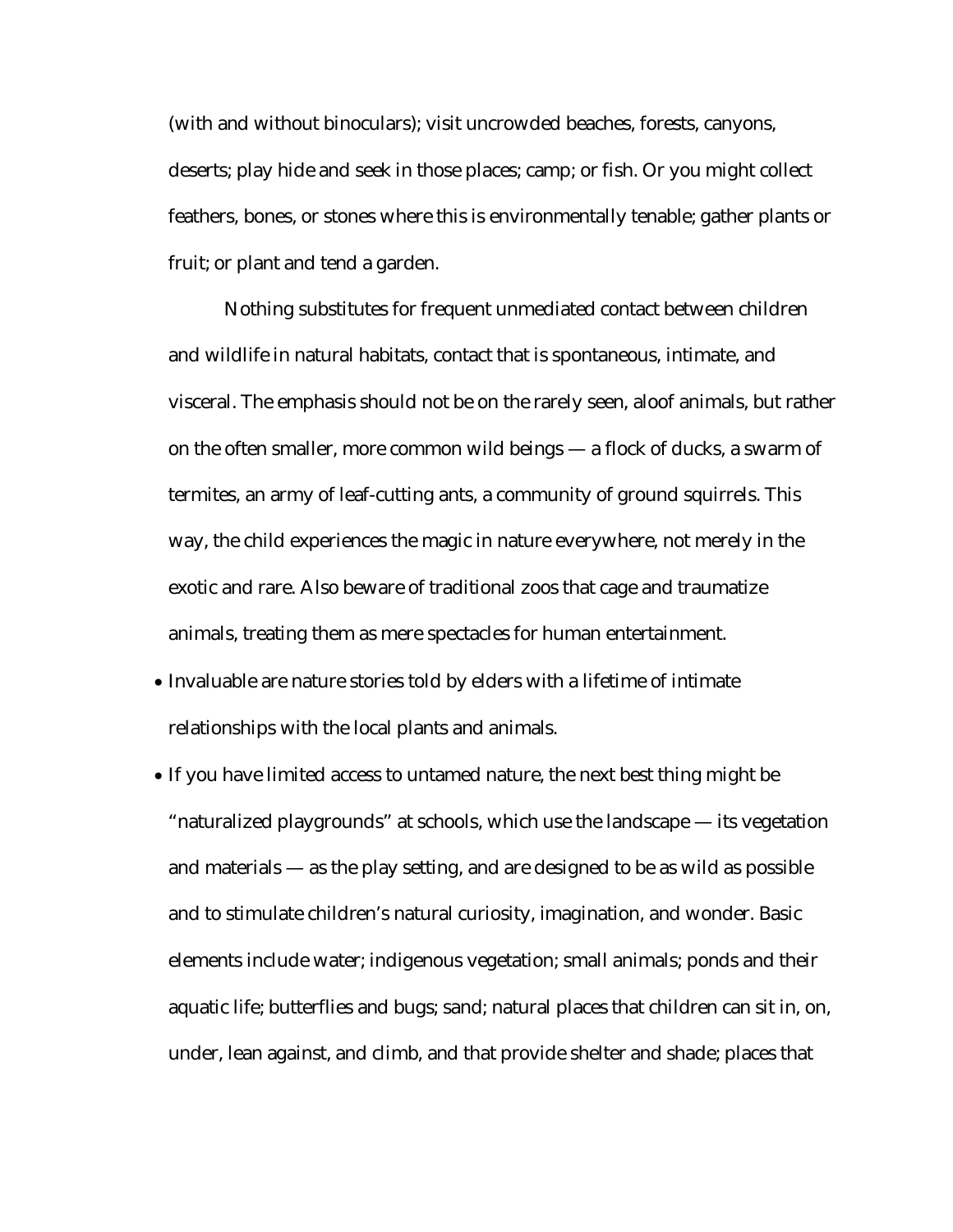offer socialization, privacy, and views; and structures and materials that can be changed and manipulated by children, including lots of loose parts.**2**

- Encourage active life-making rather than passive life-watching. For example, support kids in making music rather than just listening to it.
- Find opportunities in the community for the family to volunteer its time and talents in support of other people, animals, or habitats. This helps children feel good about themselves because they experience their usefulness and connection to a bigger world.
- Create ceremonies and rituals that celebrate your family relationships, significant human passages, the seasons, dawn and dusk, your home bioregion and its more-than-human-community, and Earth more generally.
- Develop ongoing relationships with sacred places, specific ones, both natural and cultural. Visit those places regularly as a family.
- Formal education: Over the past three or four decades, some public and private schools have remembered that the word *education* actually means to draw out (rather than fill up). These schools appreciate and accommodate different learning styles, invite children to think critically and creatively, emphasize project-based and place-based learning, and provide plenty of opportunities for feeling, imagining, and cultivating the senses. If you have the economic resources as well as the educational options in your community, carefully select the schools to which you send your children. If there is not yet a desirable school